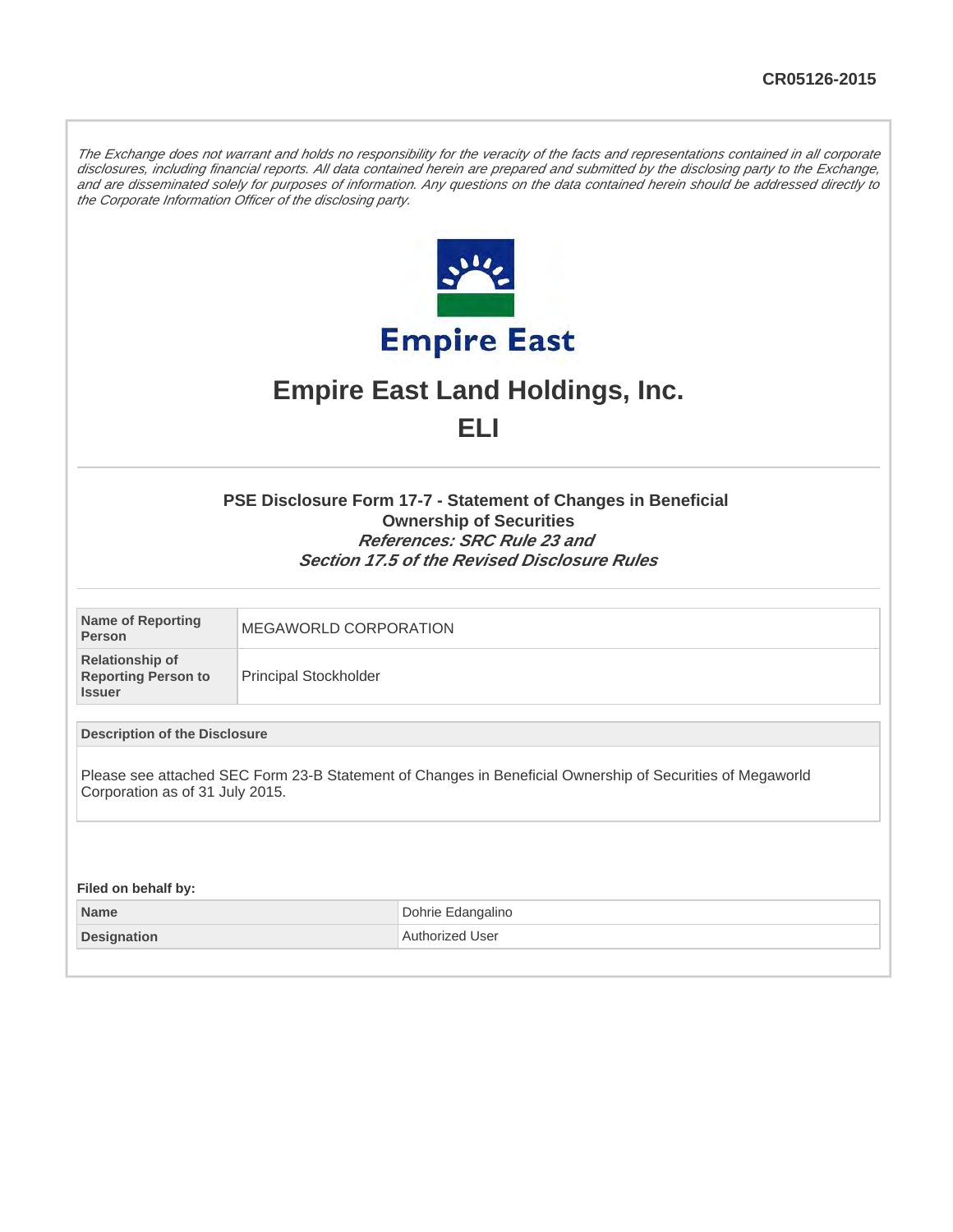### SECURITIES AND EXCHANGE COMMISSION Metro Manila, Philippines

| <b>IMEGAWORLD CORPORATION</b><br>(Last)<br>(First)<br>(Middle)<br>28/F The World Centre, 330 Sen. Gil Puyat<br>Avenue | 3. Tax Identification<br>Number<br>000-477-103 | <b>EMPIRE EAST LAND HOLDINGS, INC. ("ELI")</b> | Statement for<br>Month/Year                                   |  |                                                                                       | . Relationship of Reporting Person to Issuer<br>Director<br>Officer<br>(give title be | (Check all applicable)<br>10% Owner<br>$\mathbf{x}$<br>Other<br>(specify below) |                                                           |                                  |  |  |
|-----------------------------------------------------------------------------------------------------------------------|------------------------------------------------|------------------------------------------------|---------------------------------------------------------------|--|---------------------------------------------------------------------------------------|---------------------------------------------------------------------------------------|---------------------------------------------------------------------------------|-----------------------------------------------------------|----------------------------------|--|--|
| (Street)                                                                                                              | 4. Citizenship                                 |                                                | July 2015<br>6. If Amendment, Date of<br>Original (MonthYear) |  |                                                                                       |                                                                                       |                                                                                 |                                                           |                                  |  |  |
| Makati City 1227                                                                                                      | Filipino                                       |                                                |                                                               |  |                                                                                       |                                                                                       |                                                                                 |                                                           |                                  |  |  |
| (Postal Code)<br>(City)<br>(Province)                                                                                 | Table 1 - Equity Securities Beneficially Owned |                                                |                                                               |  |                                                                                       |                                                                                       |                                                                                 |                                                           |                                  |  |  |
| 1. Class of Equity Security                                                                                           | 2. Transaction<br>Date<br>(Month/Day/Year)     | 4. Securities Acquired (A) or Disposed of (D)  | $(A)$ or $(D)$                                                |  | 3. Amount of Securities Owned at<br>End of Month<br>Price<br>$\overline{\mathcal{H}}$ |                                                                                       |                                                                                 | 4 Ownership Form:<br>Direct (D) or indirect (I) Ownership | 6. Nature of Indirect Beneficial |  |  |
|                                                                                                                       |                                                | Amount                                         |                                                               |  |                                                                                       |                                                                                       | <b>Number of Shares</b>                                                         |                                                           |                                  |  |  |
| <b>COMMON SHARES AT P1.00 PAR</b>                                                                                     |                                                |                                                |                                                               |  |                                                                                       | 81.7202%                                                                              | 11,993,426,438                                                                  | (D)                                                       | Balance as of 6/30/15            |  |  |
|                                                                                                                       | 15-Jul-15                                      | 1,000,000                                      | (A)                                                           |  | P0.8650                                                                               |                                                                                       |                                                                                 |                                                           |                                  |  |  |
|                                                                                                                       |                                                |                                                |                                                               |  |                                                                                       |                                                                                       |                                                                                 |                                                           |                                  |  |  |
|                                                                                                                       |                                                |                                                |                                                               |  |                                                                                       |                                                                                       |                                                                                 |                                                           |                                  |  |  |
|                                                                                                                       |                                                |                                                |                                                               |  |                                                                                       |                                                                                       |                                                                                 |                                                           |                                  |  |  |
|                                                                                                                       |                                                |                                                |                                                               |  |                                                                                       |                                                                                       |                                                                                 |                                                           |                                  |  |  |
|                                                                                                                       |                                                |                                                |                                                               |  |                                                                                       |                                                                                       |                                                                                 |                                                           |                                  |  |  |
|                                                                                                                       |                                                |                                                |                                                               |  |                                                                                       |                                                                                       |                                                                                 |                                                           |                                  |  |  |
|                                                                                                                       |                                                |                                                |                                                               |  |                                                                                       |                                                                                       |                                                                                 |                                                           |                                  |  |  |
|                                                                                                                       |                                                |                                                |                                                               |  |                                                                                       |                                                                                       |                                                                                 |                                                           |                                  |  |  |
|                                                                                                                       |                                                |                                                |                                                               |  |                                                                                       |                                                                                       |                                                                                 |                                                           |                                  |  |  |
|                                                                                                                       |                                                |                                                |                                                               |  |                                                                                       |                                                                                       |                                                                                 |                                                           |                                  |  |  |
|                                                                                                                       |                                                |                                                |                                                               |  |                                                                                       |                                                                                       |                                                                                 |                                                           |                                  |  |  |
|                                                                                                                       |                                                |                                                |                                                               |  |                                                                                       |                                                                                       |                                                                                 |                                                           |                                  |  |  |
|                                                                                                                       |                                                |                                                |                                                               |  |                                                                                       |                                                                                       |                                                                                 | The Contract                                              |                                  |  |  |
|                                                                                                                       | <b>Total</b>                                   | 1,000,000                                      |                                                               |  |                                                                                       | 81.7271%                                                                              | 11,994,426,438                                                                  | (D)                                                       | <b>Balance as of 7/31/15</b>     |  |  |
| If the change in beneficial ownership is 50% of the previous shareholdings or is equal to 5% of the outstanding       |                                                |                                                |                                                               |  |                                                                                       |                                                                                       | ÷.                                                                              | (Print or Type Responses)                                 |                                  |  |  |

capital stock of the issuer, provide the disclosure requirements set forth on page 3 of this form. N.A. N.A. N.A. W.A. The contract of the issuer, provide the disclosure requirements set forth on page 3 of this form.

Reminder: Report on a separate line for each class of equity securities beneficially owned directly or indirectly.

(1) A person is directly or indirectly the beneficial owner of any equity security with respect to which he has or shares:

(A) Voting power which includes the power to vote, or to direct the voting of, such security; and/or

(8) Investment power which includes the power to dispose of, or to direct the disposition of, such security.

(2) A person will be deemed to have an indirect beneficial interest in any equity security which is:

(A) held by members of a person's immediate family sharing the same household;

(B) held by a partnership in which such person is a general partner;

(C) held by a corporation of which such person is a controlling shareholder; or

(D) subject to eny contract, arrangement or understanding which gives such person voting power or investment power with respect to such security.

FORM 23-B

 $\ddot{\phantom{0}}$ 

 $\Lambda$  .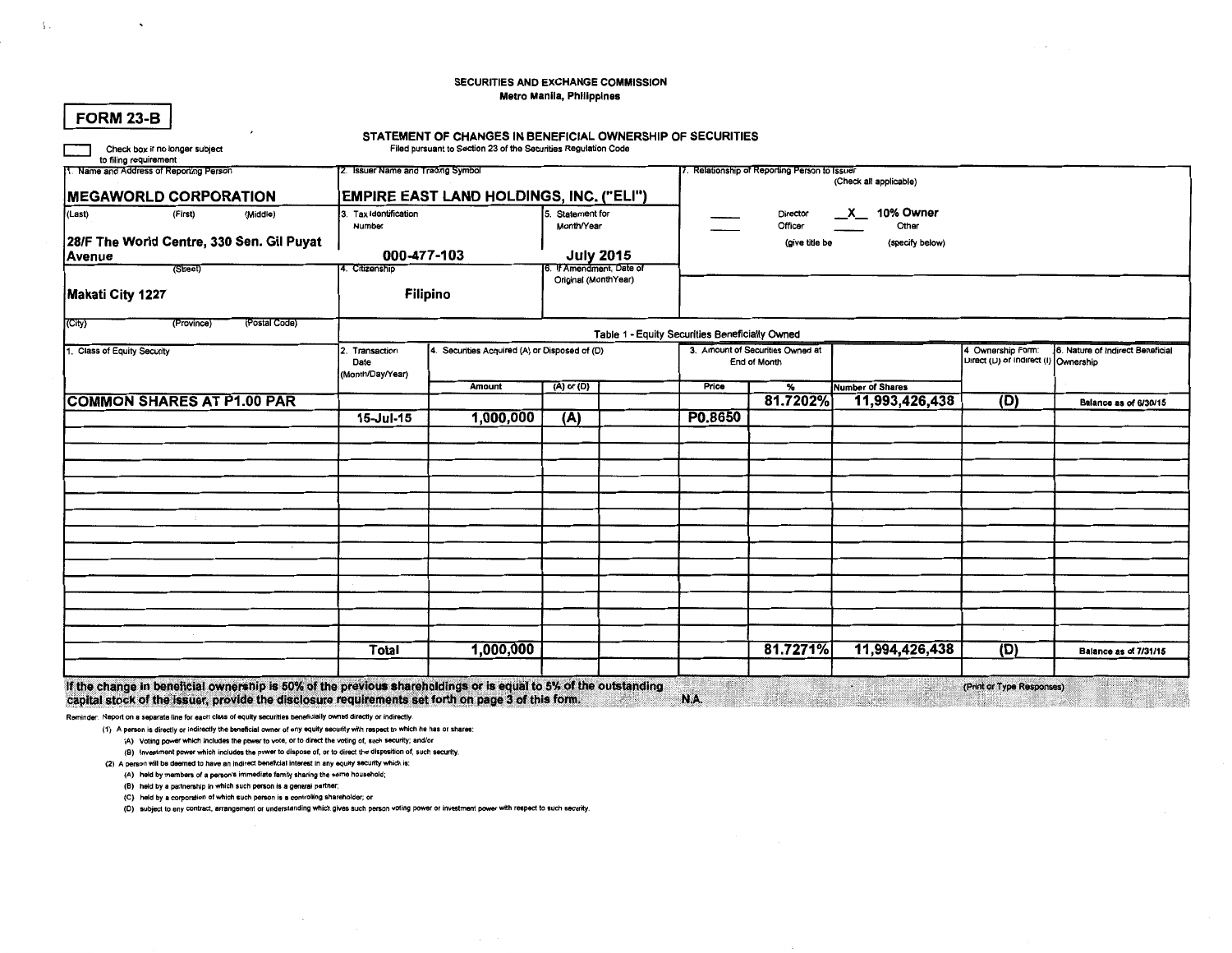FORM 23-B (continued)

 $\ddot{\phantom{0}}$ 

 $\bar{z}$ 

### Table II - Derivative Securities Acquired, Disposed of, or Beneficially Owned (e.g., warrants, options, convertible securities)

| 1. Derivative Security | 2. Conversion or 13.<br><b>Exercise Price</b><br>of Derivative<br>Security | Transaction<br>Date<br>(Month/Day/Yr) | 14. Number of Derivative Securities<br>Acquired (A) or Disposed of (D) |            | 15. Date<br>Exercisable and<br><b>Expiration Date</b><br>(Month/Day/Year) |                    | 6. Title and Amount of<br><b>Underlying Securities</b> |                                  | 17. Price of<br>Derivative<br>Security | 18. No. of<br>Derivative<br>Securities<br>Beneficially<br>Owned at | 9. Owner-<br>ship Form<br>of Derivative<br>Security;<br>Direct (D) | 10. Nature<br>of Indirect<br>Beneficial<br>Ownership |
|------------------------|----------------------------------------------------------------------------|---------------------------------------|------------------------------------------------------------------------|------------|---------------------------------------------------------------------------|--------------------|--------------------------------------------------------|----------------------------------|----------------------------------------|--------------------------------------------------------------------|--------------------------------------------------------------------|------------------------------------------------------|
|                        |                                                                            |                                       | Amount                                                                 | (A) or (D) | Date Exercisable                                                          | Expiration<br>Date | Title                                                  | Amount or<br>Number<br>of Shares |                                        | End of<br>Month                                                    | or<br>indirect (I) *                                               |                                                      |
|                        |                                                                            |                                       |                                                                        |            |                                                                           |                    |                                                        |                                  |                                        |                                                                    |                                                                    |                                                      |
|                        |                                                                            |                                       |                                                                        |            |                                                                           |                    |                                                        |                                  |                                        |                                                                    |                                                                    |                                                      |
|                        |                                                                            |                                       |                                                                        |            |                                                                           |                    |                                                        |                                  |                                        |                                                                    |                                                                    |                                                      |
| N.A.                   |                                                                            |                                       |                                                                        |            |                                                                           |                    |                                                        |                                  |                                        |                                                                    |                                                                    |                                                      |
|                        |                                                                            |                                       |                                                                        |            |                                                                           |                    |                                                        |                                  |                                        |                                                                    |                                                                    |                                                      |
|                        |                                                                            |                                       |                                                                        |            |                                                                           |                    |                                                        |                                  |                                        |                                                                    |                                                                    |                                                      |
|                        |                                                                            |                                       |                                                                        |            |                                                                           |                    |                                                        |                                  |                                        |                                                                    |                                                                    |                                                      |
|                        |                                                                            |                                       |                                                                        |            |                                                                           |                    |                                                        |                                  |                                        |                                                                    |                                                                    |                                                      |
|                        |                                                                            |                                       |                                                                        |            |                                                                           |                    |                                                        |                                  |                                        |                                                                    |                                                                    |                                                      |
|                        |                                                                            |                                       |                                                                        |            |                                                                           |                    |                                                        |                                  |                                        |                                                                    |                                                                    |                                                      |
|                        |                                                                            |                                       |                                                                        |            |                                                                           |                    |                                                        |                                  |                                        |                                                                    |                                                                    |                                                      |

**Explanation of Responses:** 

Note: File three (3) copies of this form, one of which must be manually signed. Attach additional sheets if space provided is insufficient.

 $\epsilon$ 

Date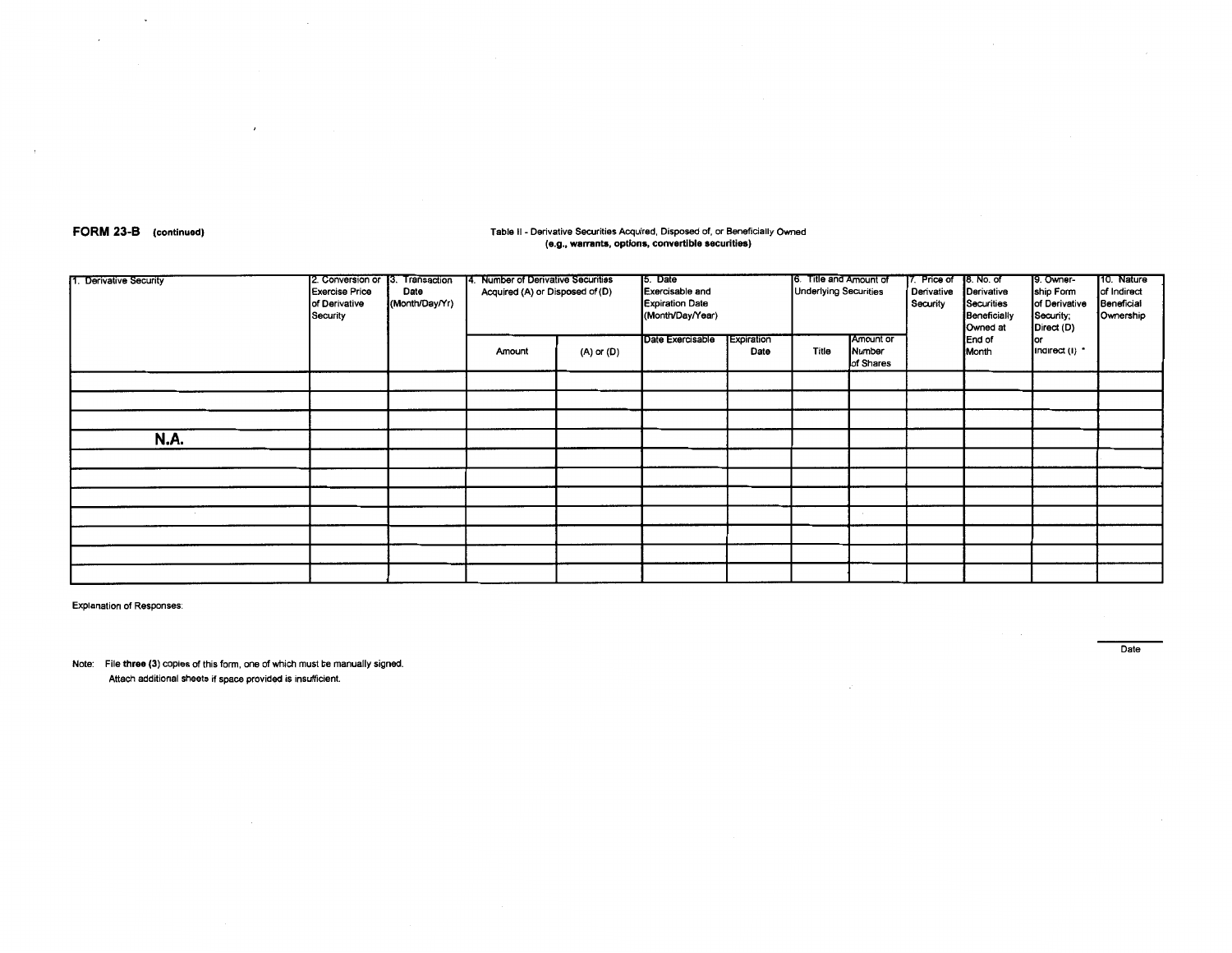

# **DISCLOSURE REQUIREMENTS** IN CASE OF MATERIAL CHANGES IN BENEFICIAL OWNERSHIP - NOT APPLICABLE (50% INCREASE/DECREASE OR EQUIVALENT TO 5% OF THE OUTSTANDING CAPITAL STOCK OF ISSUER)

#### Item 1. Security and Issuer

State the title of the class of equity securities to which this Form relates and the name and address of the principal executive offices of the issuer of such securities.

#### Item 2. Identity and Background

If the person filing this Form is a corporation, partnership, syndicate or other group of persons, state its name, the province, country or other place of its organization, its principal business, the address of its principal office and the information required by (d) and (e) of this Item. If the person filing this statement is a natural person, provide the information specified in (a) through (f) of this Item with respect to such person(s).

- a. Name;
- b. Residence or business address;
- c. Present principal occupation or employment and the name, principal business and address of any corporation or other organization in which such employment is conducted;
- d. Whether or not, during the last five years, such person has been convicted in a criminal proceeding (excluding traffic violations or similar misdemeanors) and, if so, give the dates, nature of conviction, name and location of court, any penalty imposed, or other disposition of the case;
- e. Whether or not, during the last five years, such person was a party to a civil proceeding of a judicial or administrative body of competent jurisdiction, domestic or foreign, and as a result of such proceeding was or is subject to any order, judgment or decree, not subsequently reversed, suspended or vacated, permanently or temporarily enjoining, barring, suspending or otherwise limiting involvement in any type of business, securities, commodities or banking; and
- f. Citizenship.

#### Item 3. Purpose of Transaction

State the purpose or purposes of the acquisition of securities of the issuer. Describe any plans or proposals which the reporting persons may have which relate to or would result in:

- a. The acquisition by any person of additional securities of the issuer, or the disposition of securities of the issuer;
- b. An extraordinary corporate transaction, such as a merger, reorganization or liquidation, involving the issuer or any of its subsidiaries;
- c. A sale or transfer of a material amount of assets of the issuer or of any of its subsidiaries;
- d. Any change in the present board of directors or management of the issuer, including any plans or proposals to change the number or term of directors or to fill any existing vacancies on the board;
- e. Any material change in the present capitalization or dividend policy of the issuer;
- f. Any other material change in the issuer's business or corporate structure;
- g. Changes in the issuer's charter, bylaws or instruments corresponding thereto or other actions which may impede the acquisition of control of the issuer by any person;
- h. Causing a class of securities of the issuer to be delisted from a securities exchange;
- i. Any action similar to any of those enumerated above.

#### ltem 4. Interest in Securities of the Issuer

a. State the aggregate number and percentage of the class of securities identified pursuant to Item 1 beneficially owned (identifying those shares which there is a right to acquire within thirty (30) days from the date of this report) by each person named in Item 2. The abovementioned information should also be furnished with respect to persons who, together with any of the persons named in Item 2, comprise a group.